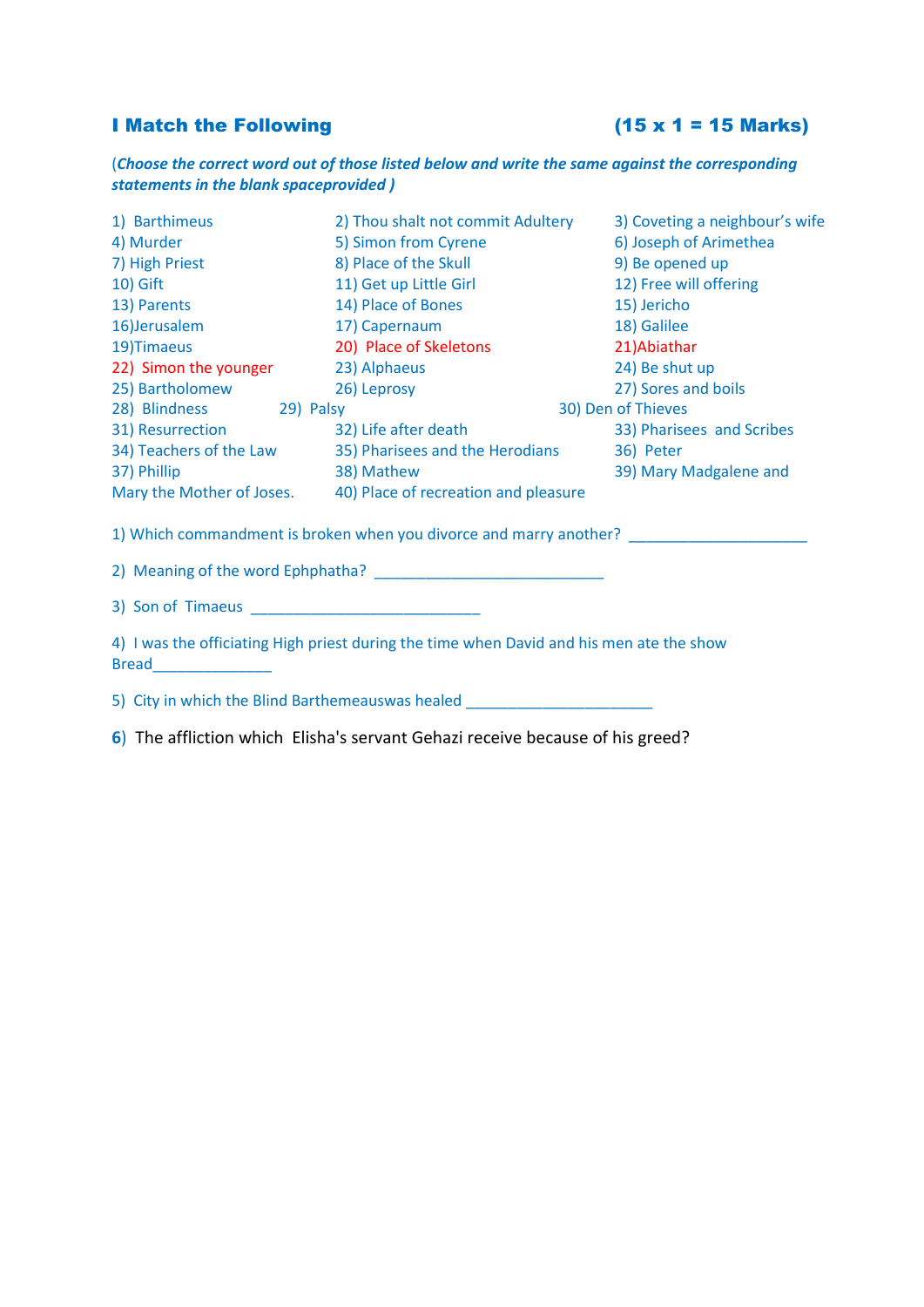### II. Who said this to whom  $(10 \times 2 = 20 \text{ Marks})$

1. Come Follow me and I will make you fishers of men

2. Why does this fellow talk like that? He is Blaspheming

3. He is possessed by Beelzebub, By the Prince of demons he is driving out demons - who said this about whom

4. Who are my Mother and my Brother? Who asked this question to whom ?

\_\_\_\_\_\_\_\_\_\_\_\_\_\_\_\_\_\_\_\_\_\_\_\_\_\_\_\_\_\_\_\_\_\_\_\_\_\_\_\_\_\_\_\_\_\_\_\_\_\_\_\_\_\_\_\_\_\_\_\_\_\_

\_\_\_\_\_\_\_\_\_\_\_\_\_\_\_\_\_\_\_\_\_\_\_\_\_\_\_\_\_\_\_\_\_\_\_\_\_\_\_\_\_\_\_\_\_\_\_\_\_\_\_\_\_\_\_\_\_\_\_\_\_\_

\_\_\_\_\_\_\_\_\_\_\_\_\_\_\_\_\_\_\_\_\_\_\_\_\_\_\_\_\_\_\_\_\_\_\_\_\_\_\_\_\_\_\_\_\_\_\_\_\_\_\_\_\_\_\_\_\_\_\_\_\_\_

\_\_\_\_\_\_\_\_\_\_\_\_\_\_\_\_\_\_\_\_\_\_\_\_\_\_\_\_\_\_\_\_\_\_\_\_\_\_\_\_\_\_\_\_\_\_\_\_\_\_\_\_\_\_\_\_\_\_\_\_\_\_

\_\_\_\_\_\_\_\_\_\_\_\_\_\_\_\_\_\_\_\_\_\_\_\_\_\_\_\_\_\_\_\_\_\_\_\_\_\_\_\_\_\_\_\_\_\_\_\_\_\_\_\_\_\_\_\_\_\_\_\_\_\_

\_\_\_\_\_\_\_\_\_\_\_\_\_\_\_\_\_\_\_\_\_\_\_\_\_\_\_\_\_\_\_\_\_\_\_\_\_\_\_\_\_\_\_\_\_\_\_\_\_\_\_\_\_\_\_\_\_\_\_\_\_\_

\_\_\_\_\_\_\_\_\_\_\_\_\_\_\_\_\_\_\_\_\_\_\_\_\_\_\_\_\_\_\_\_\_\_\_\_\_\_\_\_\_\_\_\_\_\_\_\_\_\_\_\_\_\_\_\_\_\_\_\_\_\_

\_\_\_\_\_\_\_\_\_\_\_\_\_\_\_\_\_\_\_\_\_\_\_\_\_\_\_\_\_\_\_\_\_\_\_\_\_\_\_\_\_\_\_\_\_\_\_\_\_\_\_\_\_\_\_\_\_\_\_\_\_\_

\_\_\_\_\_\_\_\_\_\_\_\_\_\_\_\_\_\_\_\_\_\_\_\_\_\_\_\_\_\_\_\_\_\_\_\_\_\_\_\_\_\_\_\_\_\_\_\_\_\_\_\_\_\_\_\_\_\_\_\_\_\_

\_\_\_\_\_\_\_\_\_\_\_\_\_\_\_\_\_\_\_\_\_\_\_\_\_\_\_\_\_\_\_\_\_\_\_\_\_\_\_\_\_\_\_\_\_\_\_\_\_\_\_\_\_\_\_\_\_\_\_\_\_\_

\_\_\_\_\_\_\_\_\_\_\_\_\_\_\_\_\_\_\_\_\_\_\_\_\_\_\_\_\_\_\_\_\_\_\_\_\_\_\_\_\_\_\_\_\_\_\_\_\_\_\_\_\_\_\_\_\_\_\_\_\_\_

\_\_\_\_\_\_\_\_\_\_\_\_\_\_\_\_\_\_\_\_\_\_\_\_\_\_\_\_\_\_\_\_\_\_\_\_\_\_\_\_\_\_\_\_\_\_\_\_\_\_\_\_\_\_\_\_\_\_\_\_\_\_

5. Whom said this and to whom or what what was it addressed to? "Quiet, Be Still"

6. You see the people crowding against you and yet you ask who touched you?

7. Why bother the Teacher anymore?

8. And she went out and said to her Mother "What shall I ask for? Who are the persons being referred here?

9. Yes Lord she replied "but even the dogs under the table eat the Children's crumbs"

10. And they discussed this with one another and said, is it because we have no bread? Who said this and in what context?

11. I see people, they look like trees walking around

12. Teacher we saw a man driving out demons in your name and we told him to stop because he was not one of us?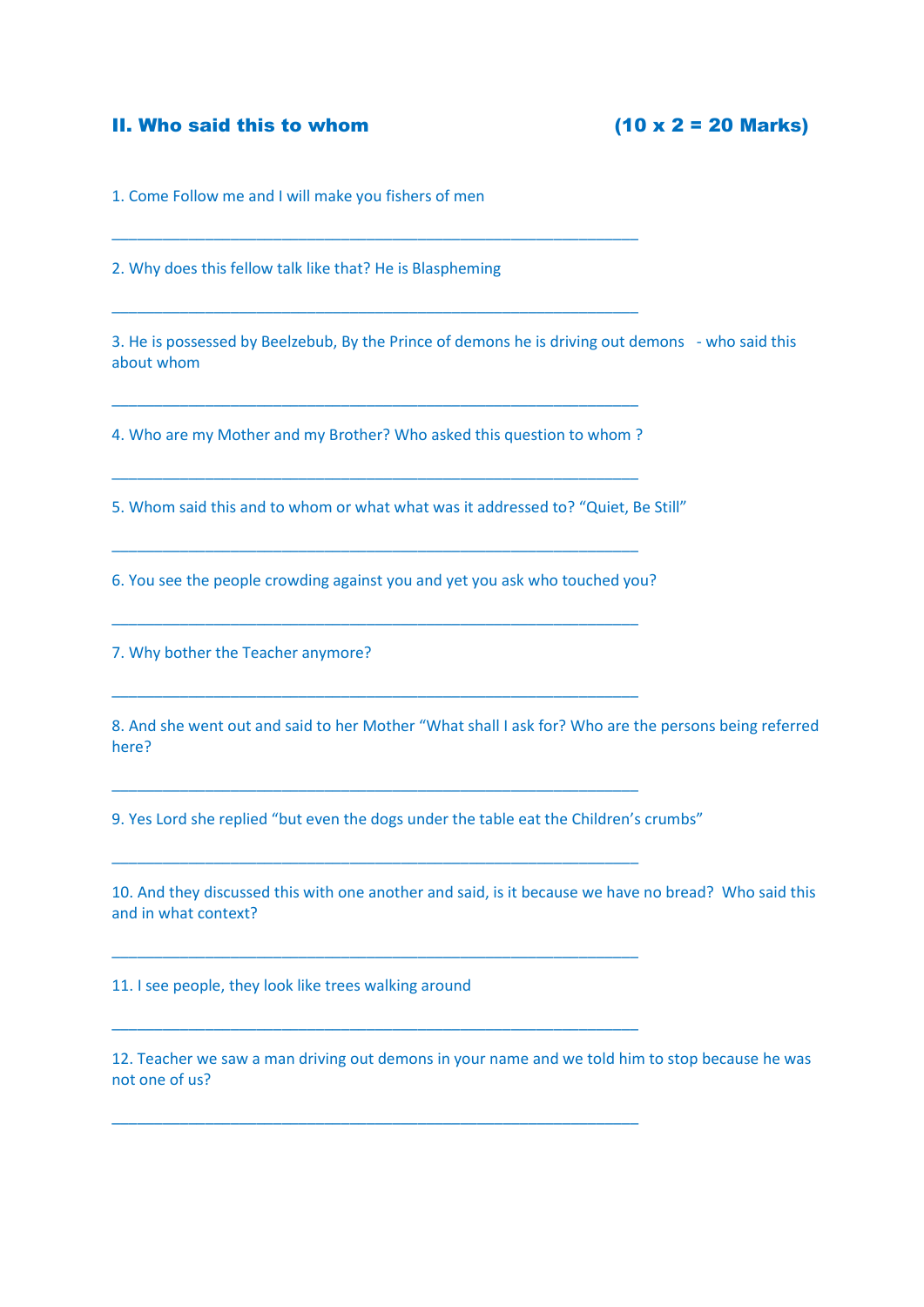13. Why do you call me good? No one is good except God alone.

14. Can you drink the cup I drink or be baptized with the baptism I am baptized with?

\_\_\_\_\_\_\_\_\_\_\_\_\_\_\_\_\_\_\_\_\_\_\_\_\_\_\_\_\_\_\_\_\_\_\_\_\_\_\_\_\_\_\_\_\_\_\_\_\_\_\_\_\_\_\_\_\_\_\_\_\_\_

\_\_\_\_\_\_\_\_\_\_\_\_\_\_\_\_\_\_\_\_\_\_\_\_\_\_\_\_\_\_\_\_\_\_\_\_\_\_\_\_\_\_\_\_\_\_\_\_\_\_\_\_\_\_\_\_\_\_\_\_\_\_

\_\_\_\_\_\_\_\_\_\_\_\_\_\_\_\_\_\_\_\_\_\_\_\_\_\_\_\_\_\_\_\_\_\_\_\_\_\_\_\_\_\_\_\_\_\_\_\_\_\_\_\_\_\_\_\_\_\_\_\_\_\_

\_\_\_\_\_\_\_\_\_\_\_\_\_\_\_\_\_\_\_\_\_\_\_\_\_\_\_\_\_\_\_\_\_\_\_\_\_\_\_\_\_\_\_\_\_\_\_\_\_\_\_\_\_\_\_\_\_\_\_\_\_\_

\_\_\_\_\_\_\_\_\_\_\_\_\_\_\_\_\_\_\_\_\_\_\_\_\_\_\_\_\_\_\_\_\_\_\_\_\_\_\_\_\_\_\_\_\_\_\_\_\_\_\_\_\_\_\_\_\_\_\_\_\_\_

\_\_\_\_\_\_\_\_\_\_\_\_\_\_\_\_\_\_\_\_\_\_\_\_\_\_\_\_\_\_\_\_\_\_\_\_\_\_\_\_\_\_\_\_\_\_\_\_\_\_\_\_\_\_\_\_\_\_\_\_\_\_

15. And he shouted all the more "Son of David have mercy on me"

16. Teacher we know you are a man of integrity and you teach the way of God in accordance with the truth , Is it right to pay taxes to Caesar or Not

17. You were also with that Nazarene Jesus?

18. During the Transfiguration who said this to whom, Let us put up 3 shelters (tents or tabernacles)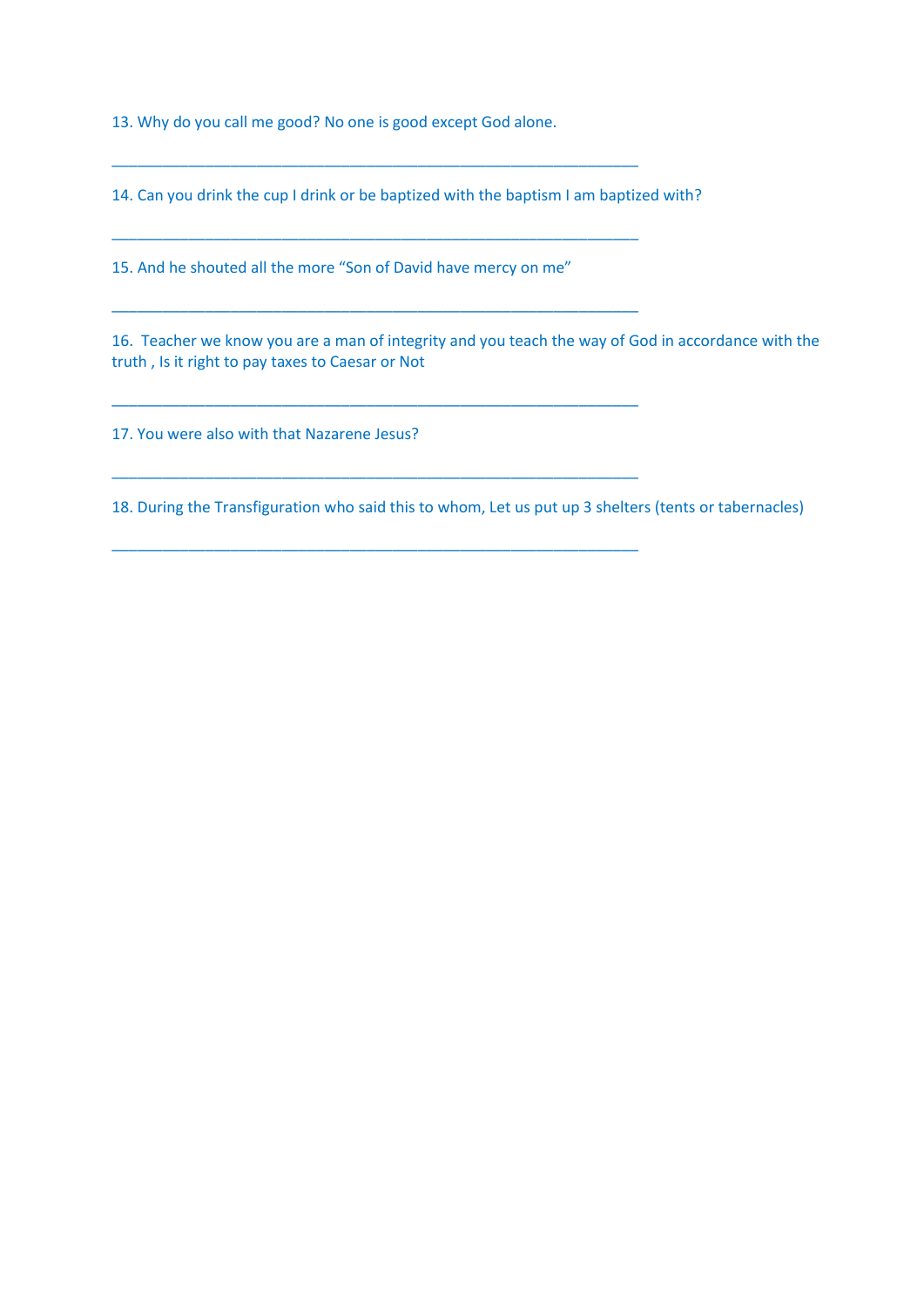# III. True or False  $(10 \times 1 = 10 \text{ marks})$

1. Marks Gospel begins with the words - The beginning of the gospel about Jesus Christ the Son of God

True/False\_\_\_\_\_\_\_\_\_\_\_

2. And John the Baptist preached this way , "After me will come one more powerful than I , the straps of whose sandals I am not worthy to stoop down and untie" I baptize you with water , but he will baptize you with the Holy Spirit

True/False\_\_\_\_\_\_\_\_\_\_\_

3. Mark's Gospel mentions that Jesus had brothers called James, Joseph, Judas and Simon and also Sisters?

True/False\_\_\_\_\_\_\_\_\_\_\_

4. After the Transfiguration when Jesus and his disciples came down from the Mount , he strictly charged them not to tell what happened on the mountain

True/False\_\_\_\_\_\_\_\_\_\_\_

5. During the Transfiguration , a cloud came and overshadowed them and a voice came from the cloud saying "this is my beloved son in whom I am well pleased "

True/False\_\_\_\_\_\_\_\_\_\_\_

6. In the feeding of the 5000 , Jesus prayed and with 5 Loaves and 2 Fishes the 5000 were fed and 12 baskets of leftovers were gathered , then again in the feeding of the 4000 , 7 loaves and a few small fishes were used to feed the 4000 and 7 baskets of leftovers were gathered.

True/False\_\_\_\_\_\_\_\_\_\_\_

7. In the Transfiguration The Clothes of Jesus became dazzling white, whiter than anyone in the world could wash them

True/False\_\_\_\_\_\_\_\_\_\_\_

8. In the Transfiguration, Elijah and Enoch (Two men who had not seen death) appeared before them and were talking with Jesus

True/False\_\_\_\_\_\_\_\_\_\_\_

9. When Jesus was talking about the end times he said ""But in those days following the distress the sun will be darkened and the moon will not give its light and the stars will fall from the sky and heavenly bodies will be shaken

True/False\_\_\_\_\_\_\_\_\_\_\_

10. Marks Gospel states the following "As the women entered the Tomb , they saw an young man dressed in a white robe sitting on the right side of the tomb .

True/False\_\_\_\_\_\_\_\_\_\_\_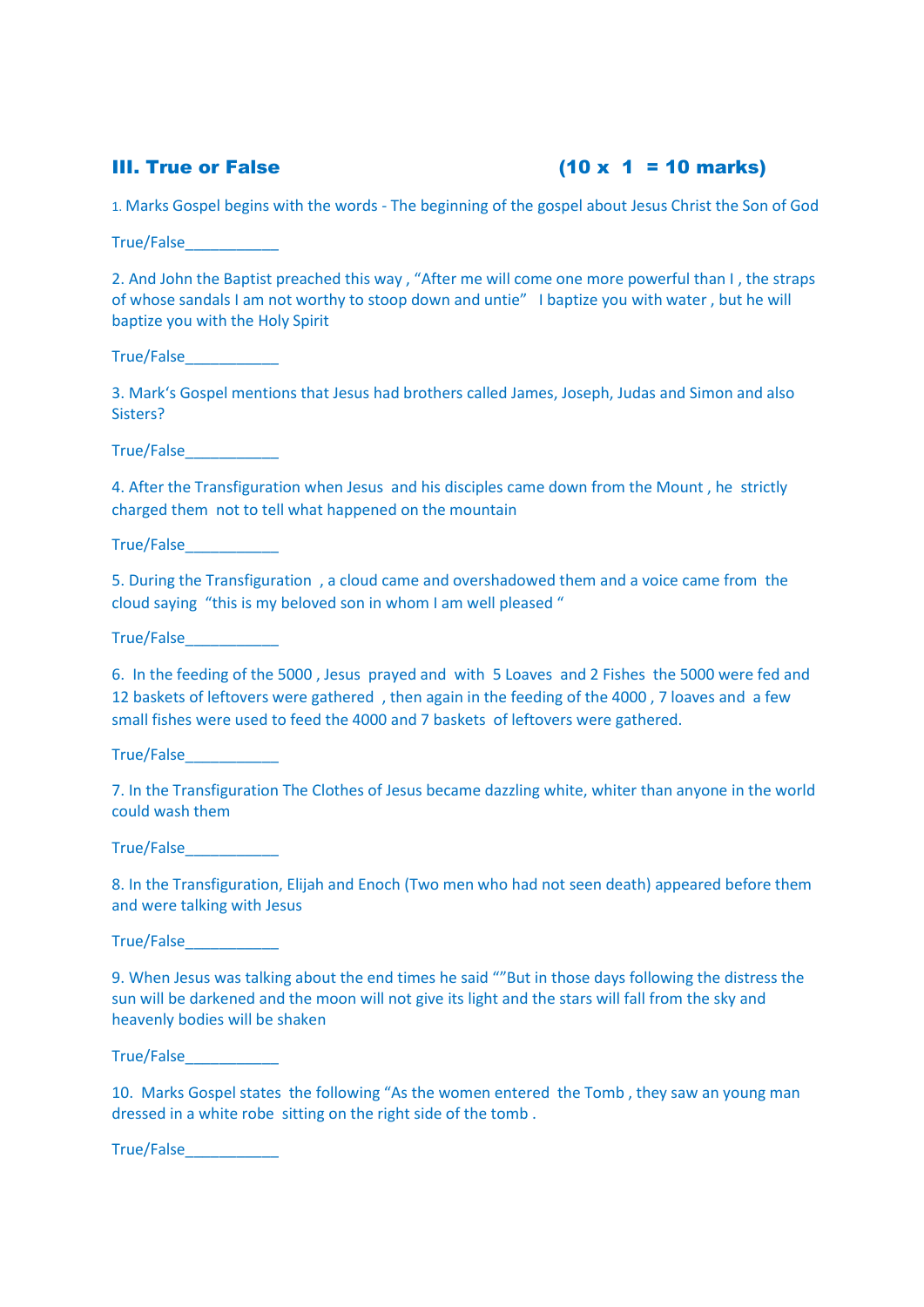| <b>IV. Who or What am I</b>                                                                                                                                                                                           | $(20x \t1 = 20 \text{ marks})$ |
|-----------------------------------------------------------------------------------------------------------------------------------------------------------------------------------------------------------------------|--------------------------------|
| 1) I took Jesus aside and rebuked him ?and then Jesus rebuked me back ______________________________                                                                                                                  |                                |
| 2) I had suffered a great deal under the care of many doctors and had spent all the money that I had<br>and yet instead of getting better I grew worse ? _______________________________                              |                                |
|                                                                                                                                                                                                                       |                                |
| 4) I was put in Prison for Murder and was released instead of the Jesus ____________________________                                                                                                                  |                                |
|                                                                                                                                                                                                                       |                                |
| 6) I tore my clothes and then asked Why do we need any more witnesses ?you have heard the                                                                                                                             |                                |
|                                                                                                                                                                                                                       |                                |
| 8) I said Surely this man was the Son of God                                                                                                                                                                          |                                |
| 9) The anointing of Jesus, by the woman who broke that costly jar of Alabastar took place in my house                                                                                                                 |                                |
| 10) In the parable of the Sower, I represent the soil, What am I? _______________                                                                                                                                     |                                |
| 11) In the parable of Sower I represent the seed ? What Am I ?                                                                                                                                                        |                                |
|                                                                                                                                                                                                                       |                                |
|                                                                                                                                                                                                                       |                                |
| 14) I am what defiles or corrupts a man, what am I _____________________________                                                                                                                                      |                                |
| 15) It is easier for a Camel to go through me than for a Rich man to enter the Kingdom of God, what                                                                                                                   |                                |
| 16) Jesus came to my house to dine with Sinners and Publicans, I am also one of the Disciples, Name<br>me and the state of the state of the state of the state of the state of the state of the state of the state of |                                |
| 17) I and my men when into the House of God and ate the show bread only meant for Priests ? who                                                                                                                       |                                |
| 18) I was a messenger sent alittle ahead to Prepare the way for the Lord _______________                                                                                                                              |                                |
| 19) And Jesus told me "Do not be afraid only believe" who am I                                                                                                                                                        |                                |
| 20) In the Parable of the Sower, it is said that Birds came up and ate up the seeds that fell on the way.                                                                                                             |                                |

21 I had a diet of Locusts and Honey \_\_\_\_\_\_\_\_\_\_\_\_\_\_\_\_\_\_\_\_\_\_\_\_\_\_\_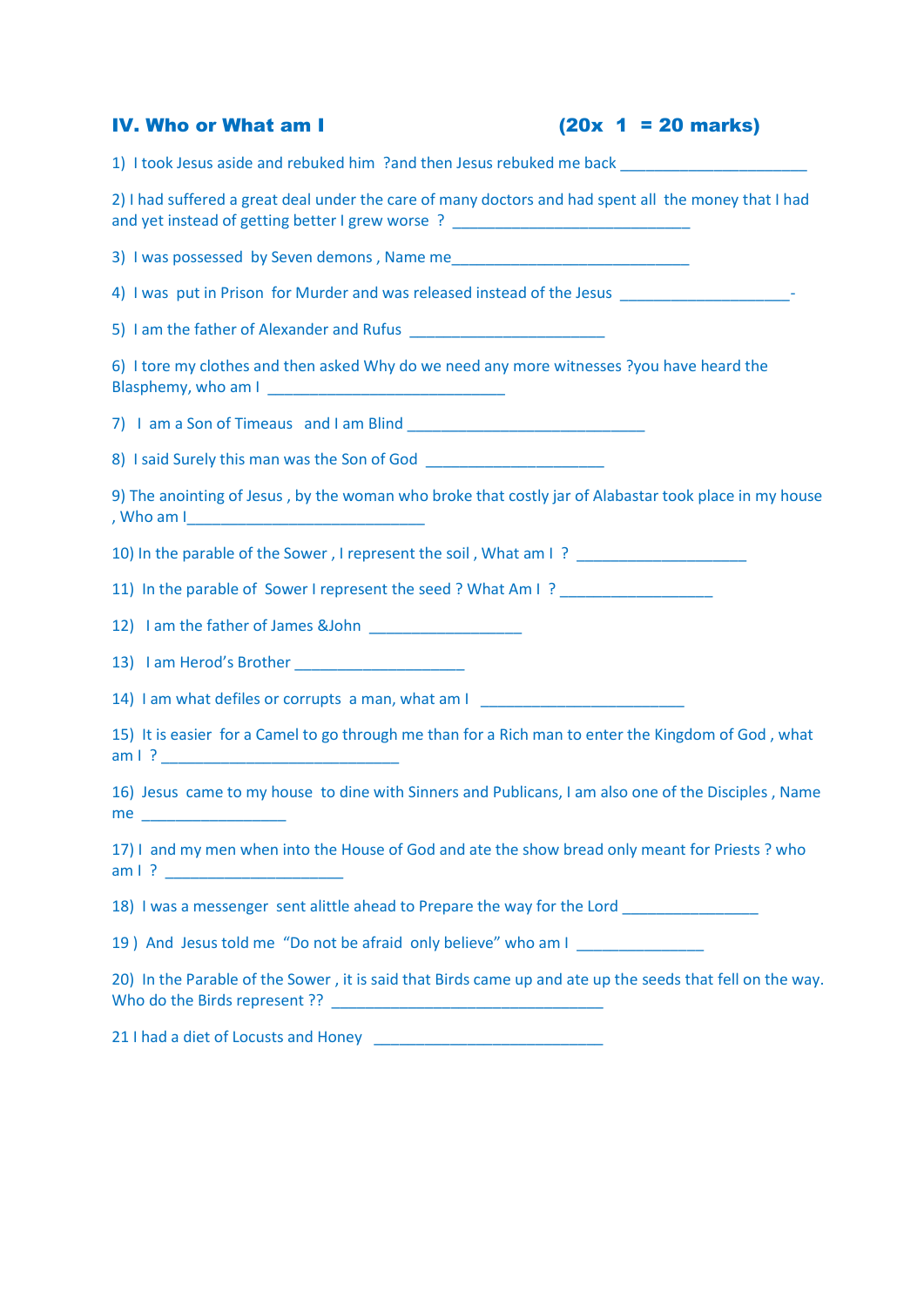## V. Fill in the blanks  $(10 \times 1 = 10 \text{ marks})$

1) Now after John the Baptist was put into prison, Jesus came to \_\_\_\_\_\_\_\_\_\_, preaching the Gospel of the Kingdom of God (answerexpected: name of aplace) Mark 1: 14

2) Those who are well do not need a Physician, but those who are sick. I did not come to call the righteous but the torepentance.

3) But these are the ones sown on good ground, those who hear the word hear it and \_\_\_\_\_\_\_\_\_\_\_\_\_\_\_\_\_ it and bear fruit, some thirty fold, some sixty fold and some hundred fold.

4) And he said unto her, daughter your has made thee well, go in peace and be healed of your affliction

5) Assuredly I say unto you, it shall be more tolerable for and and and in the day of Judgement than for that city.

6) These peoplehonor me with their lips but there isfar fromme In vain they worship me teaching as **the commandments of men** 

7) In the Transfiguration, it is said that his clothes became exceedingly white as  $\qquad \qquad$ , such as no launderer on earth can whiten them

8) The Father of theboy tells Jesus, Lord I believe, help my

9) And Jesus told his disciples that this kind cometh out only by and and

10) And Jesus told Peter , Assuredly I say unto you , that today even this night before the rooster crows \_\_\_\_\_\_\_\_\_\_\_\_ you will deny me \_\_\_\_\_\_\_\_ times

11) After feeding the 5000, Jesus made his disciples get into the boat and go before him to the other side to while he sent the multitude away

12) And he looked around and said to those who sat around him "Here are my mother and my brothers for whosoever doeth the will of God is my Brother \_\_\_\_\_\_\_\_ and my Mother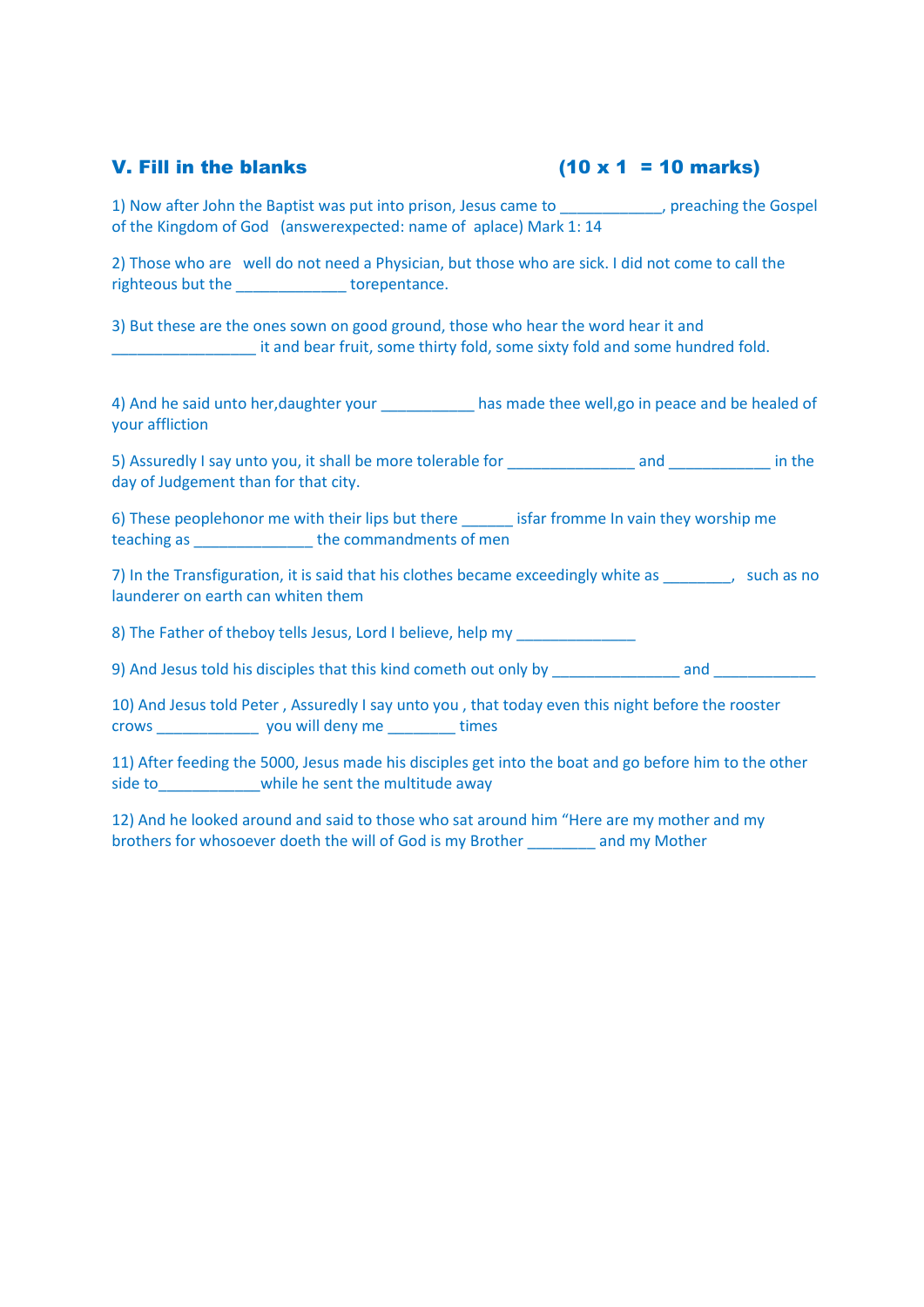## VI. Circle the best Answer  $(20x 1 = 20 \text{ marks})$

**1. Who is the first prophet quoted in the Gospel of Mark?** 

- **a) Jeremiah**
- **b) Isaiah**
- **c) Hosea**
- **d) 40 Micah**
- **2. How did Jesus ride into Jerusalem?**
- **A ) Ona Donkey**
- **B ; A colt**
- **C: A horse**

**D Mare** 

### **3. Who went to the tomb of Jesus with Mary Magdalene and Mary (mother of James) to anoint Jesus?**

Salome

- $\mathbf C$ Joanna
- Martha
- 0. Elizabeth

### **4. During the transfiguration, who appeared to Jesus and the three disciples?**

- $\odot$ Adam and Noah
- Abraham and David
- О. Moses and Elijah
- Enoch and Solomon

1. After the Baptism , when the Spirit drove Jesus into the Wilderness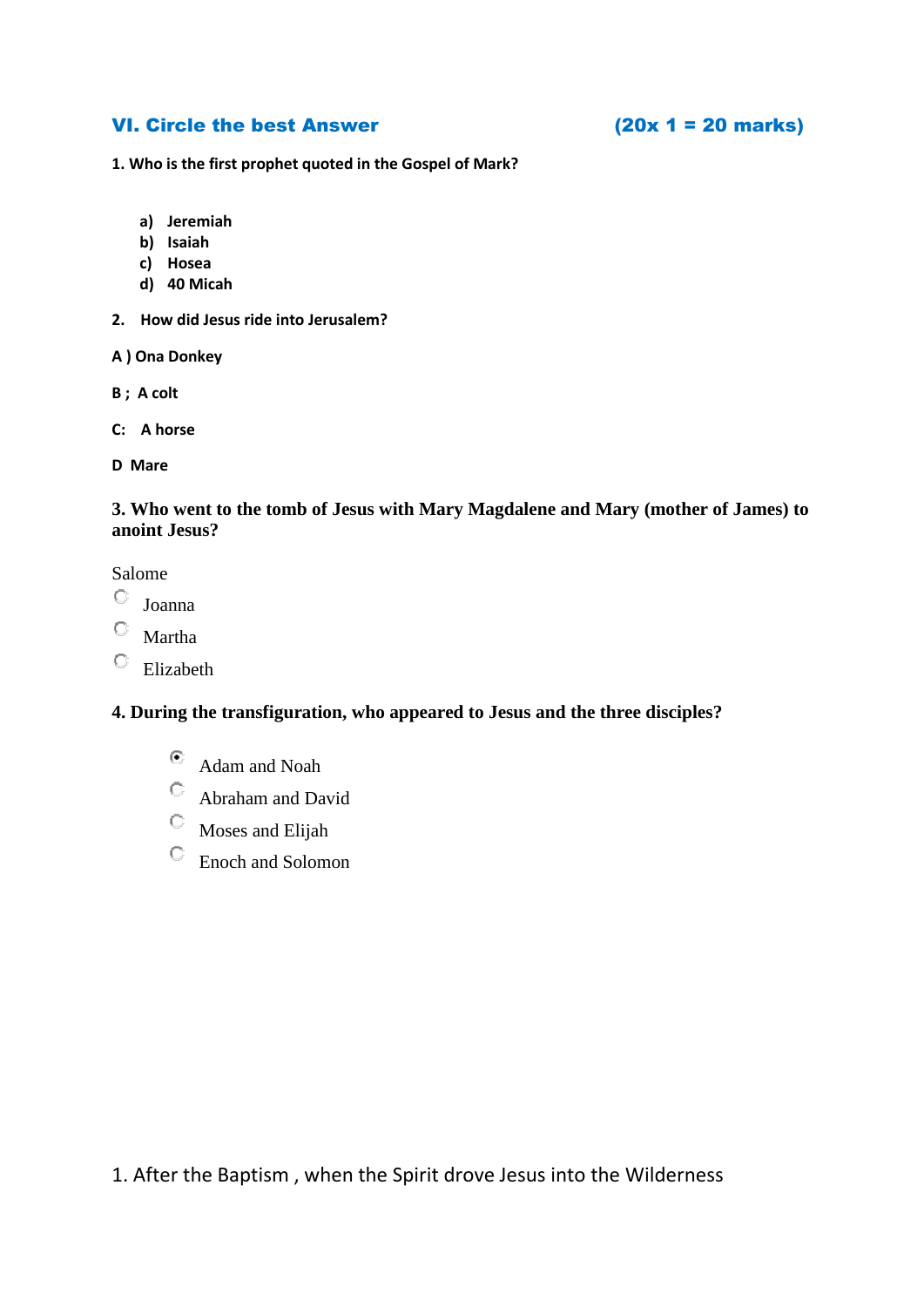- a) He was in the wilderness for 40 days
- b) He was with the wild animals
- c) Angels ministered unto him
- d) He was tempted by Satan

1 a& c are true 2. a, b ,c & d are true 3 a , c & d are true 4 , Only a is true

2) Who said this ?

What have you to do with us, Jesus of Nazareth , have you come to destroy us ?

a) . The man with the Unclean Spirit

b) Unclean Spirits

- c) Pharisees
	- d) Pharisees & Scribes

3) Why did Jesus say "Those who are well have no need for a Physician "

a) Because the Pharasees said "why does he eat with tax collectors and Sinners  $\mathbf{u}$ 

b) He was indicating that those who were well need not come for the healing .

c) Because Jesus was always with the Sick and afflicted , healing them

d) Jesus was telling the Pharasees that he was quite healthy and has no requirement for a Physician

4) "The Sabbath is made for man and not man for the Sabbath - So the Son of Man is Lord even of the Sabboth .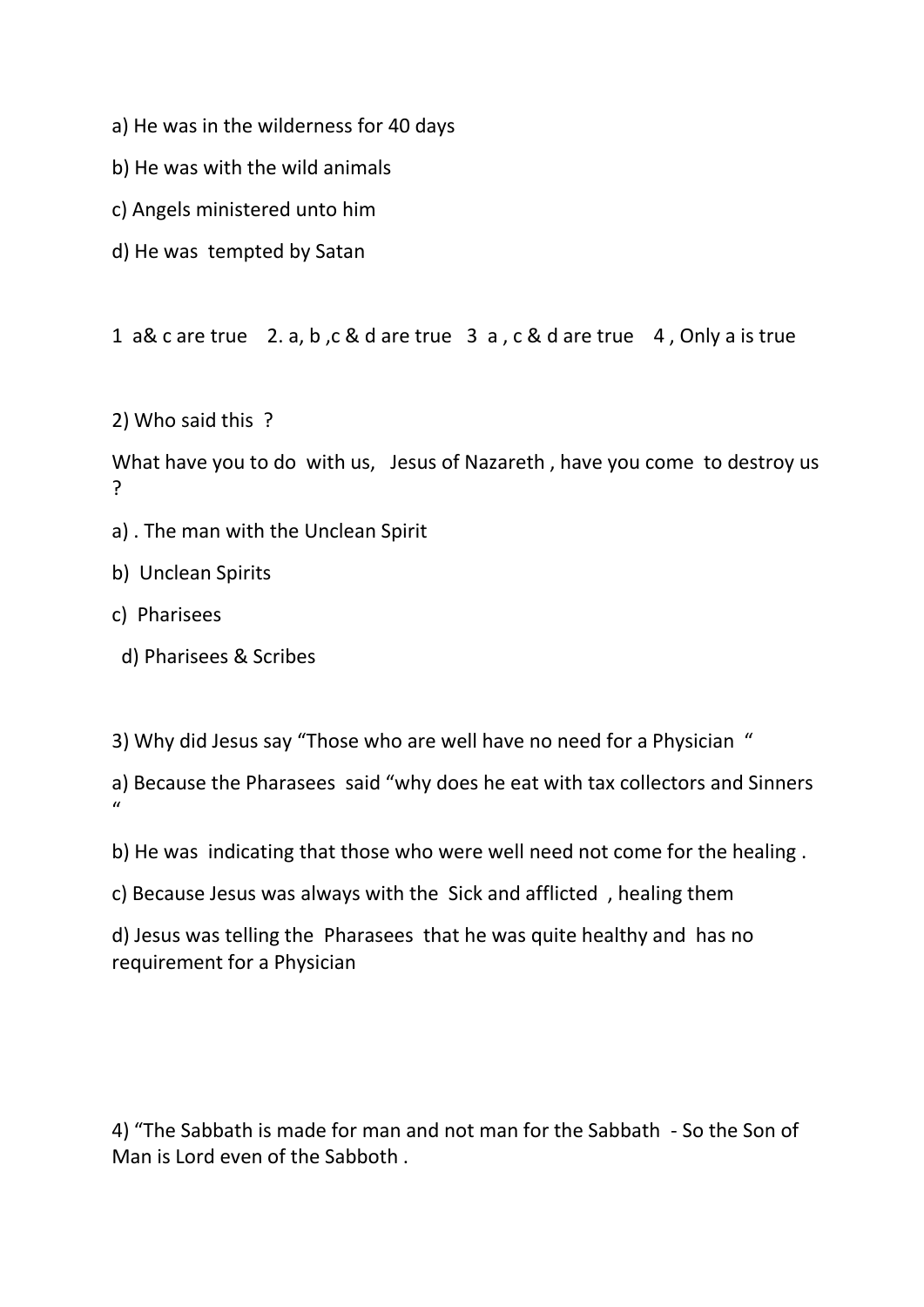Jesus said this because

- a) The Pharisees objected to Jesus casting out an unclean Spirit on a Sabbath
- b) Because Jesus healed a Paralytic on a Sabbath
- c. A man's withered hand was restored on a Sabbath
- d) Because his disciples plucked corn on a Sabbath

5) And when the family heard it , they went out to seize him , for they were saying he is out of his mind " Who is being referred here

- a) Legion
- b) Man with an Unclean Spirit
- c) Jesus
- d) John the Baptist

**6) After Jairus told Jesus his daughter was dying, Jesus agreed to go to his house to heal the girl. Who were the three disciples he took with him? (Mark 5:37)**

- a) Pater, Andrew and James
- $\odot$  b) Matthew, Bartholomew and Phillip
- $\degree$  c) Peter, Andrew and John
- $\begin{bmatrix} 1 & 0 \\ 0 & 1 \end{bmatrix}$  Peter, James and John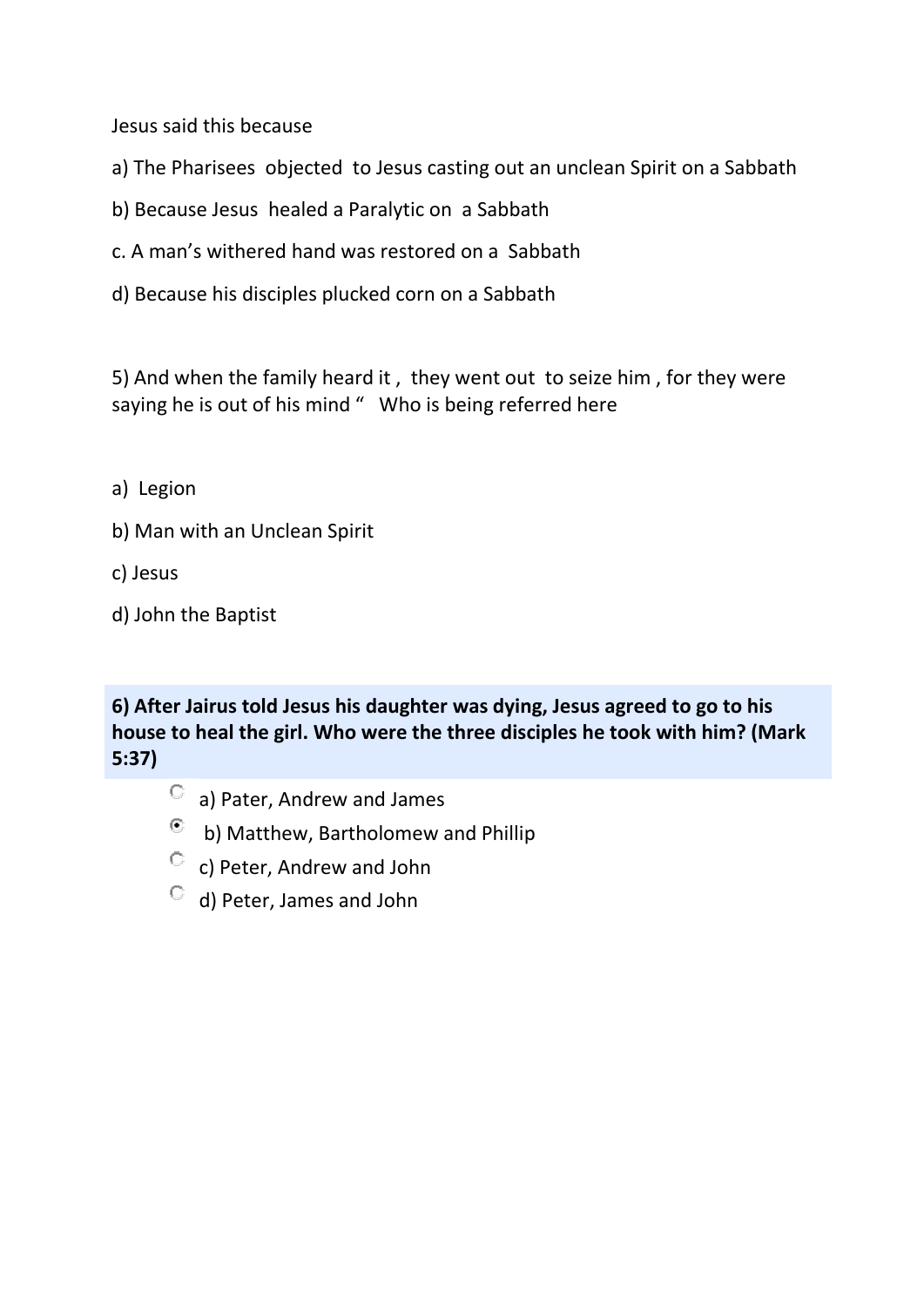**7) The Gospel of Mark quotes Jesus using verses from the Old Testament while addressing the Pharisees. The verses, found in Mark 7:6-7, say "This people honors Me with their lips, But their heart is far from Me.**

**And in vain they worship Me,Teaching as doctrines the commandments of men."**

**Where in the Old Testament do you find the verses Jesus is quoted as using?**

- О. a) Ezekiel
- b)Psalms
- $\circ$  c)Isaiah
- $O$  d)Nehemiah

# **9)As documented in Mark 5: 17, what do the people who came to see the demon possessed man ( Legion) plead with Jesus to do?**

- $\degree$  Go to the nearby town and perform other miracles.
- Leave the region.
- $\degree$  Stay in the region for the rest of his life.
- Take Legion with him to Jerusalem.

**10.Mark is keen to show his readers that Jesus is the Son of God. On several occasions, therefore, he records Jesus being recognised as the Son of God . Which of the following does NOT acknowledge Jesus in this way?**

- A Roman centurion during the crucifiction
- $\circ$  Pontius Pilate
- $^{\circ}$  Demons
- God

11. What were the first words of Jesus to the Paralytic who was healed .

- a) Son Your Sins are forgiven
- b) Your Faith has made thee well
- c) I say unto you , take up your bed and go to your house
- d) Let it be done to you according to your faith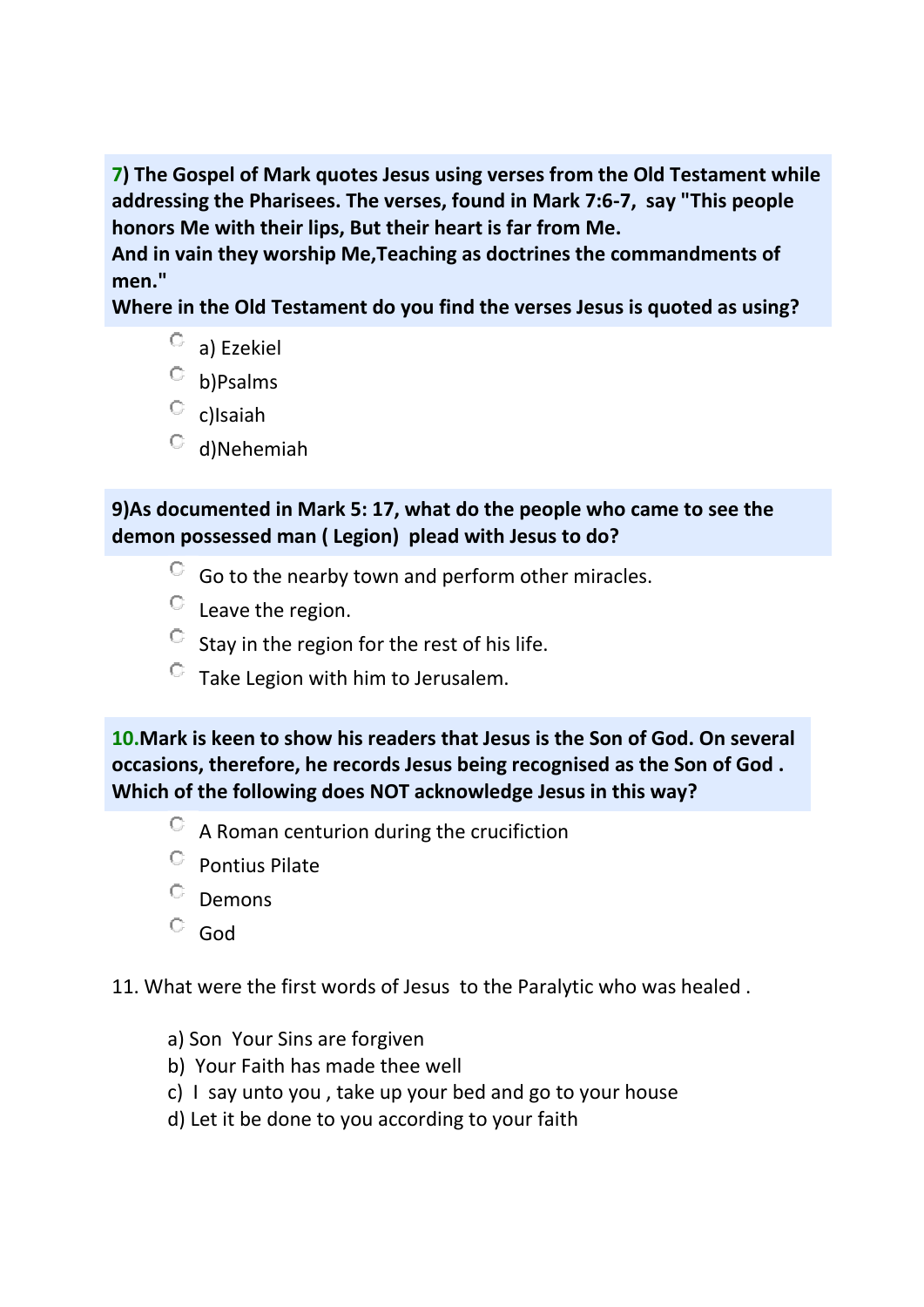- 12 : Who did Herod think Jesus was ?
- a) Elijah
- b) One of the Prophets of Old
- c) John the Baptist, raised from the dead
- d) he knew he was the Christ , the Son of the Living God
- 13 , Who was Herodias '?
- a) Herodias is a title given to Herod's wife
- b) Herod's Brother's wife
- c) Daughter of Herod
- d) Herods Brother Philip's daughter who danced for Herod
- 14 What is the meaning of the word" Corban "
	- a) Gift
	- b) Offering
	- c) Prohibited
	- d) Free will
- 15 . Who bold went and asked Pilate for the Body of Jesus ?
	- a) Simon the Cyrene
	- b) Jairus the ruler of the Synagogue
	- c) Joseph of Armethea
	- d) Nicodemus
- 16 . What is the meaning of the word "Boanerges
	- a) Sons of God
	- b) Sons of Thunder
	- c) Sons of Lightning
	- d) Sons of Encouragement .

17. Don't you understand this parable ?how then will you understand any other parable ? Which parable was Jesus referring to

a) Parable of the Growing seed